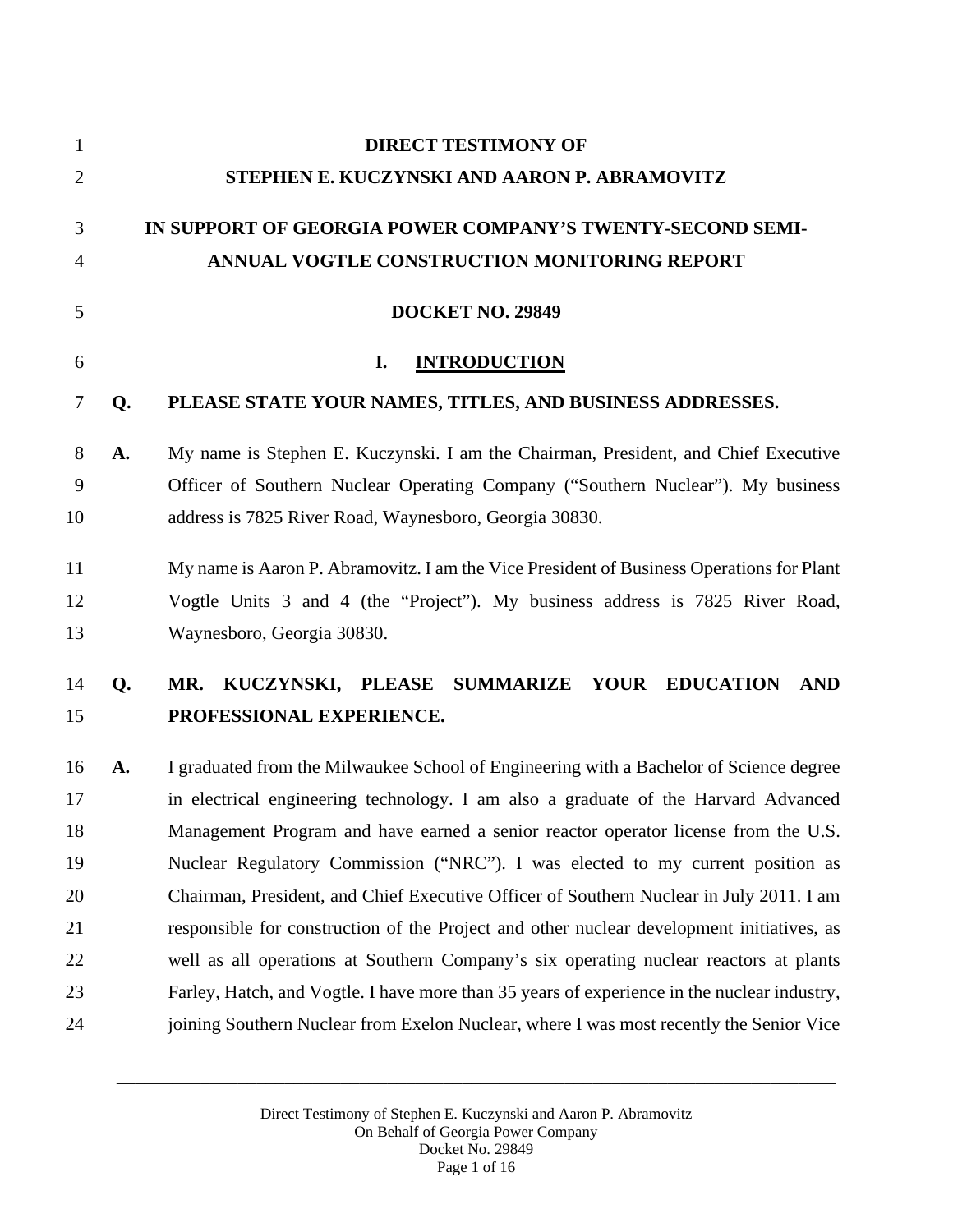President of Engineering and Technical Services, responsible for fleet engineering, capital projects, outage services, and nuclear fuel. Prior to that role, I was the Senior Vice President of Exelon Nuclear's Midwest Operations. In that role, I was responsible for oversight of Exelon Nuclear's six Illinois operating facilities and 11 reactors.

 I previously served as chair of the Nuclear Energy Institute's ("NEI") Advanced Reactor Working Group and the New Plant Advisory Committee. I am a former member of the Terrestrial Power Industry Advisory Board and the board of advisors of X-Energy, a nuclear reactor and fuel design engineering services company. I previously served on the board of directors and the executive committee of NEI, the Institute of Nuclear Power Operations National Nuclear Accrediting Board, as well as the advisory boards for the Oak Ridge National Laboratory Nuclear Science and Engineering Directorate, and the U.S. Department of Energy's ("DOE") Gateway for Accelerated Innovation in Nuclear. I previously served as a member of the DOE's Office of Nuclear Energy, Nuclear Energy Advisory Committee. I have received the Special Achievement Award from the U.S. Nuclear Infrastructure Council and the Presidential Citation from the American Nuclear Society. I testified before Congress about advanced nuclear technology innovation on May 17, 2016.

# **Q. MR. KUCZYNSKI, HAVE YOU PREVIOUSLY TESTIFIED BEFORE THE GEORGIA PUBLIC SERVICE COMMISSION ("COMMISSION")?**

 **A.** Yes. I testified in this docket regarding the Eighteenth, Nineteenth, and Twentieth/Twenty-first Semi-annual Reports.

## **Q. MR. ABRAMOVITZ, PLEASE SUMMARIZE YOUR EDUCATION AND PROFESSIONAL EXPERIENCE.**

 **A.** I graduated from the University of Georgia with a Bachelor of Business Administration in Finance and Management Information Systems. I joined Southern Company as a contractor in the Financial Strategy and Decision Support organization. This was followed by a series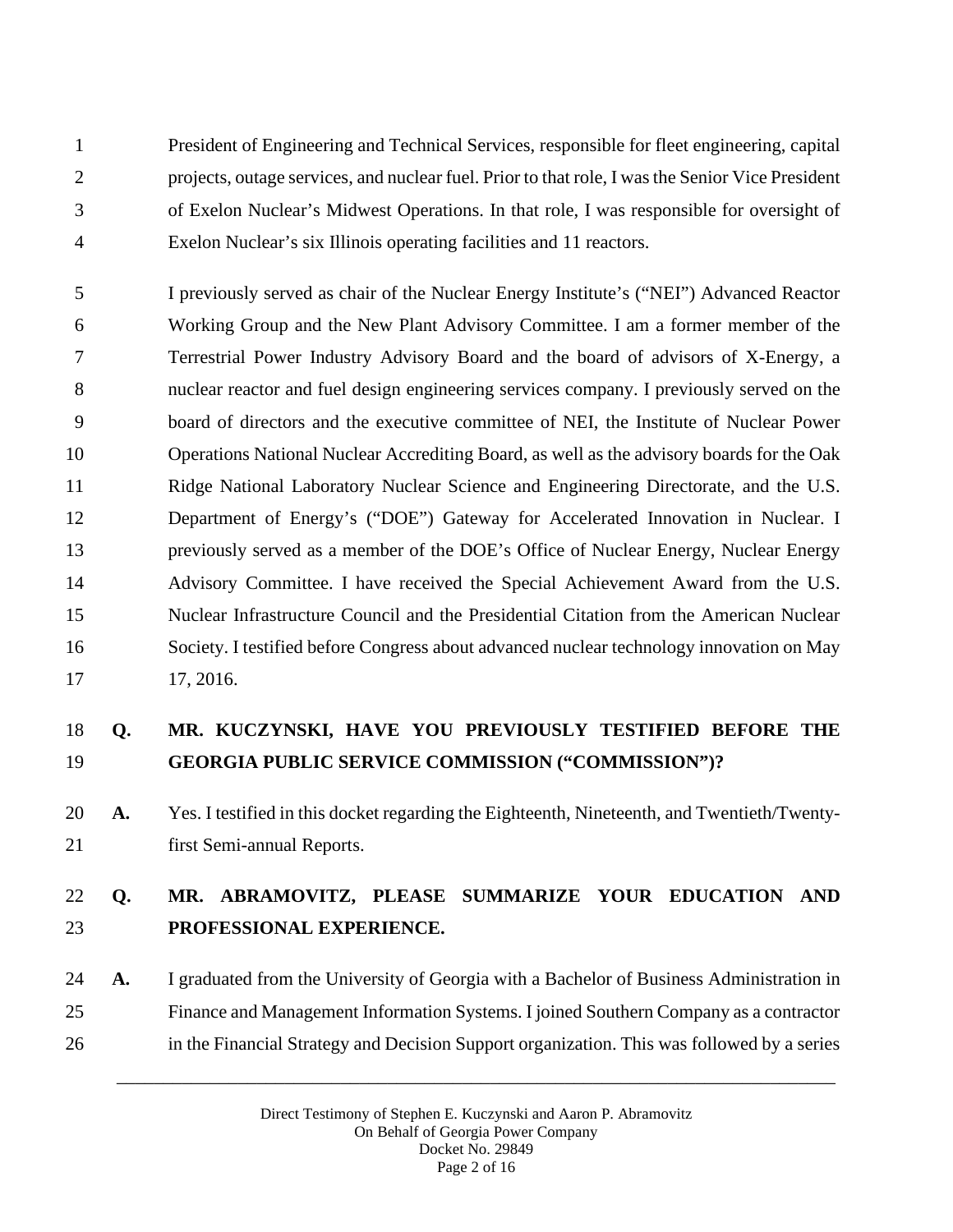of Financial Analyst roles in various disciplines that included Financial Planning, Financial Analysis, Regulatory Support, and Competitive Intelligence. From there I transitioned to Georgia Power Company ("Georgia Power") to serve as the Coordinator for Forestry and Right of Way services. In 2008, I was assigned to the Kemper Project in Mississippi, where I served in financial leadership roles of increasing responsibility, eventually serving as the Project's Finance Director, where I was responsible for governance, reporting, regulatory support, and executive and Board of Directors communications. In 2015, I returned to Atlanta to serve as the Director of Investor Relations for Southern Company, where I was responsible for Southern Company's communications and relationships with the investment community. In 2018, I was named the Southern Nuclear Vogtle 3 and 4 Vice President of Business Operations. In this role, I have responsibility for Southern Nuclear's Project Controls, Risk Management, Budgeting and Reporting, and Commercial Analysis & Controls.

### **Q. MR. ABRAMOVITZ, HAVE YOU PREVIOUSLY TESTIFIED BEFORE THE COMMISSION?**

 **A.** Yes. I testified in this docket regarding the Nineteenth and Twentieth/Twenty-first Semi-annual Reports.

### **Q. WHAT IS THE PURPOSE OF YOUR TESTIMONY?**

 **A.** The purpose of our testimony is to support the Twenty-second Semi-annual Vogtle Construction Monitoring ("VCM") Report and to update the Commission on efforts by Southern Nuclear regarding the construction and future operation of this long-term asset for Georgia customers, including our efforts to address the coronavirus pandemic ("COVID-19") at the site. Additionally, our testimony, along with the testimony of Georgia Power's witnesses Mr. McKinney and Mr. Haswell, provides justification for the verification and approval of Georgia Power's actual expenditures invested in the Project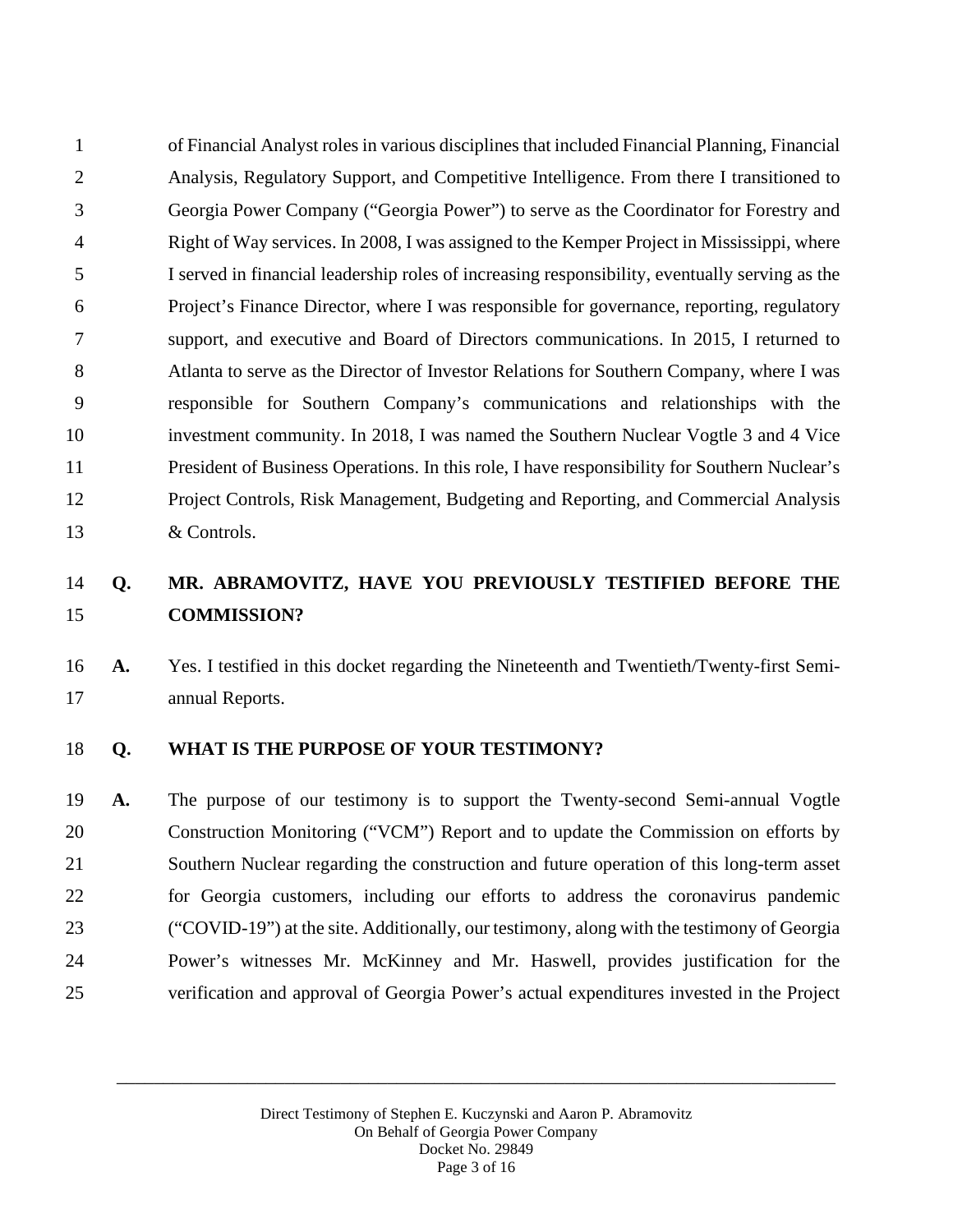between July 1, 2019 and December 31, 2019 (the "Reporting Period"), as made pursuant to the Certificate of Public Convenience and Necessity.

#### **II. COVID-19 IMPACT AND RESPONSE**

#### **Q. HOW IS COVID-19 IMPACTING THE PROJECT TODAY?**

 **A.** COVID-19 is an unanticipated challenge the Project continues to work through on a real- time basis. As the Project continues to move forward in these uncertain times, it has begun to experience some of the impacts of the COVID-19 pandemic. We are focused on responding to the pandemic and the impacts it presents with increased focus on maintaining the safety of the workforce while continuing to work toward Project completion.

### **Q. WHAT IS THE PROJECT DOING TO PROTECT WORKERS ONSITE?**

 **A.** Protecting the health and safety of the Vogtle 3 and 4 team, as well as the surrounding community, is the highest priority on the Project. The Project has taken a number of proactive measures in response to the COVID-19 pandemic. These actions include the expansion of the onsite medical facilities with the establishment of an onsite clinic that can diagnose symptoms and administer COVID-19 testing of employees who exhibit symptoms, increased deep cleaning of workspaces and areas of high traffic throughout the Project site, reducing the number of individuals required to be in any given area, spacing 18 at turnstiles to enter and exit the worksite, staggered breaks to reduce interaction, increasing break area spacing and availability, allowing self-identification by those who are in high risk categories based on Centers of Disease Control ("CDC") guidance, and requesting 21 those that do not feel well to stay home. We are also mandating teleworking for those that can perform job-duties offsite. If a member of the team is tested onsite or offsite, we are taking immediate precautionary actions with each person tested and are treating every test for COVID-19 as a possible confirmed or positive test. Not only is the individual that has been tested self-isolated, we are also identifying team members who were in close proximity to the individual being tested and sending those identified individuals home to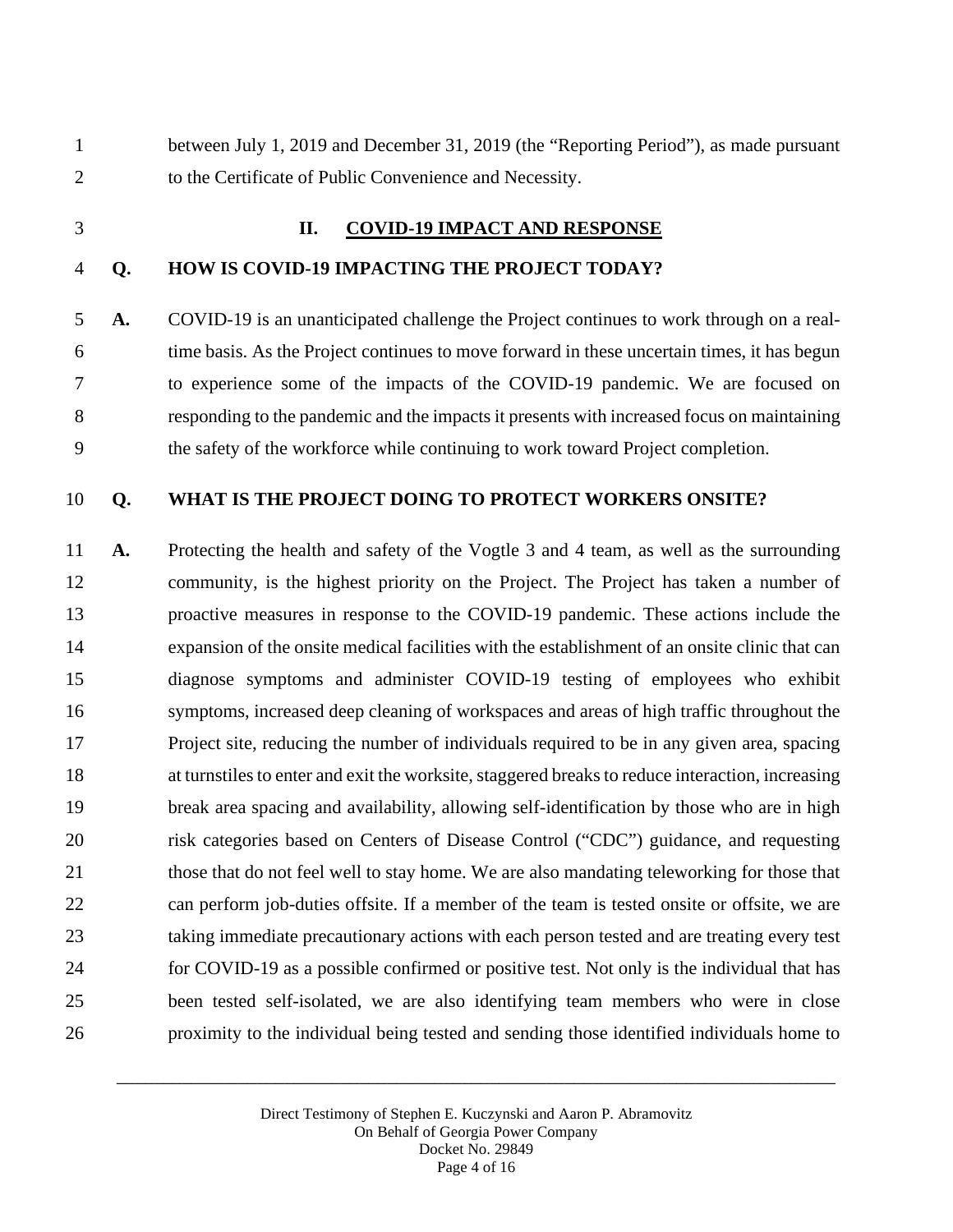self-isolate until test results are confirmed. In addition to these actions at the site, the Project team is working daily with healthcare professionals and consulting the latest recommendations from the CDC to protect the health of Project personnel as we encourage the workforce to more closely monitor their health and report health concerns.

### **Q. WHAT ARE THE POTENTIAL RISKS TO THE PROJECT?**

 **A.** The COVID-19 pandemic presents several risks to the Project. As has been reported in the local and national news - states, cities, and counties across the country - as well as a broad range of plant operations and construction projects - have executed various mitigation actions based on their specific facts and circumstances to slow the spread of COVID-19. We continue to take into account the advice of our medical advisors, assuring we have precautionary measures in place as we continue work on-site. Even with the precautionary measures we are taking, facts and circumstances outside of our direct control related to this pandemic will impact project performance through factors such as high absenteeism for both craft and non-manual personnel, retention of key specialty craft and non-manual personnel, supply chain interference as a result of COVID-19 measures undertaken by suppliers, and subcontract performance degradation due to similar restrictions on supply chains and labor forces for subcontractors. If the decision were made to slow or temporarily suspend construction activities for any length of time, retention of talent on site would be a risk as well as the longer lead time required to ramp up activity on the site to its current state today.

 Each of these risks alone could have significant impacts to Project cost and schedule, but the impacts from a combination of these risks and others as the pandemic continues to evolve are even more difficult to estimate at this time. The Project team continues to monitor these and other risks by maintaining regular contact with employees, labor unions, suppliers and subcontractors. Gaining insights into the various stakeholder associations across the Project provides real-time information to help guide overall Project decisions.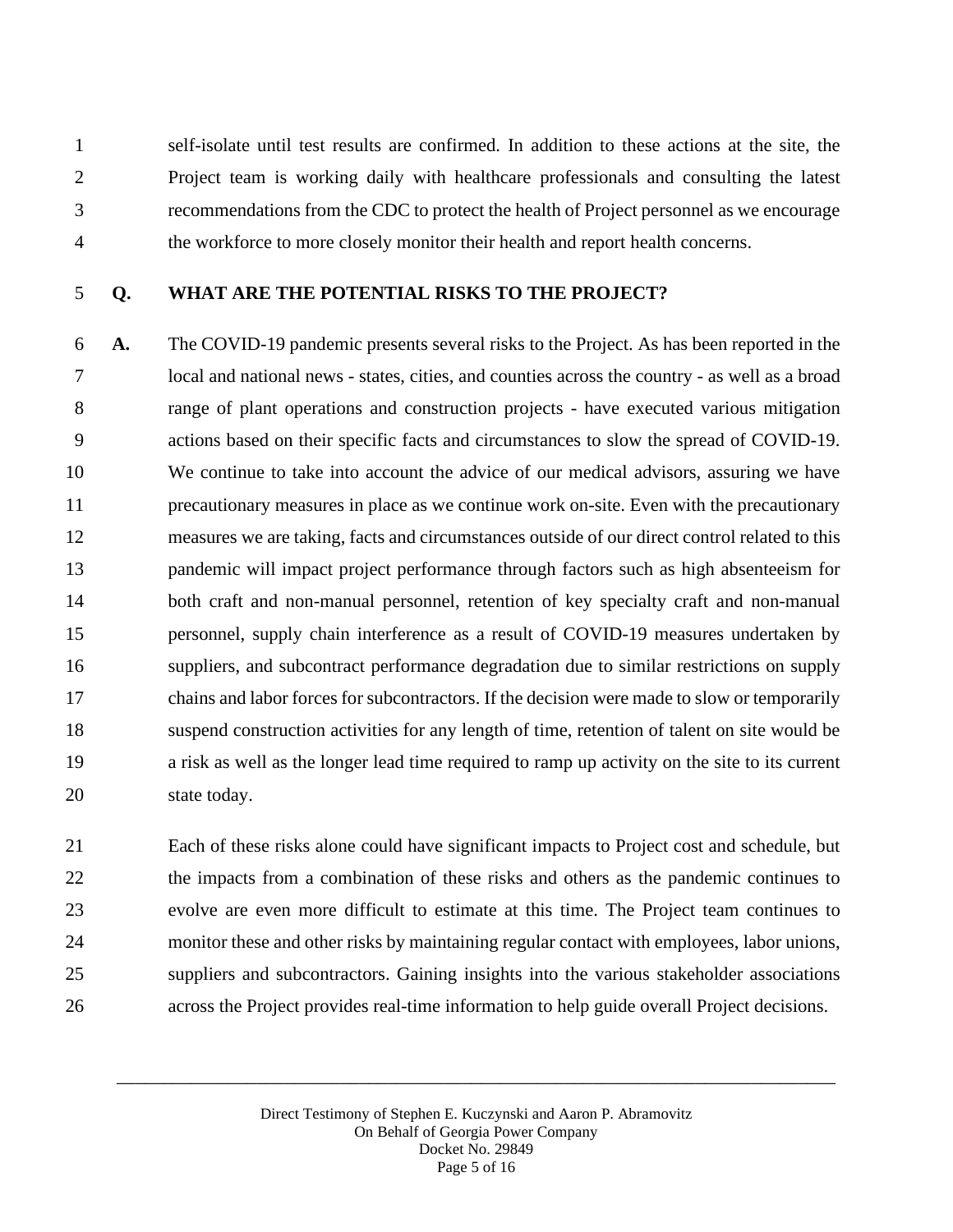# **Q. PLEASE DISCUSS THE SCENARIO PLANNING YOU ARE DOING AT THE SITE.**

 **A.** The Project's response to the pandemic is focused on the safety and health of the workforce (as discussed above), protecting the investment in the ground, and then on keeping the Project moving forward. To keep the Project moving forward, the site maintains constant contact with critical suppliers to determine where procurement delays could impact productivity and adjusts activities as necessary. The site is also working with various subcontractors to help them mitigate any supply chain delays they might experience. The Project team is working on several scenario plans that could allow construction to continue at varying levels in the event of a substantial workforce reduction on site, while also planning for a temporary suspension of all construction activities on site if necessary. The Project's scenario planning is intended to offer flexible but identified strategies the Project team can employ, if required, and will continue to be updated and modified as the pandemic evolves.

 While recognizing the potential for significant COVID-19-related impacts to the Project, and proactively planning to mitigate those impacts, neither Southern Nuclear nor Georgia Power can presume any one outcome or project the ultimate cost and schedule impacts based on the pandemic at this time. Accordingly, this direct testimony reflects Southern Nuclear' s current evaluation of the Project's cost and schedule as of the date of this filing

### **III. PROJECT STATUS**

### **Q. WHAT IS THE CURRENT STATUS OF THE PROJECT?**

 **A.** As discussed in the VCM 22 Report, the Project team continues to work to promote a culture that places safety first on the Project. The Project continues to hold a Total Recordable Incidence Rate well below the Heavy Construction industry average and the last lost time incident at the Project occurred in November 2018. Southern Nuclear and Bechtel continue to enhance their people-based safety program to cultivate an owner-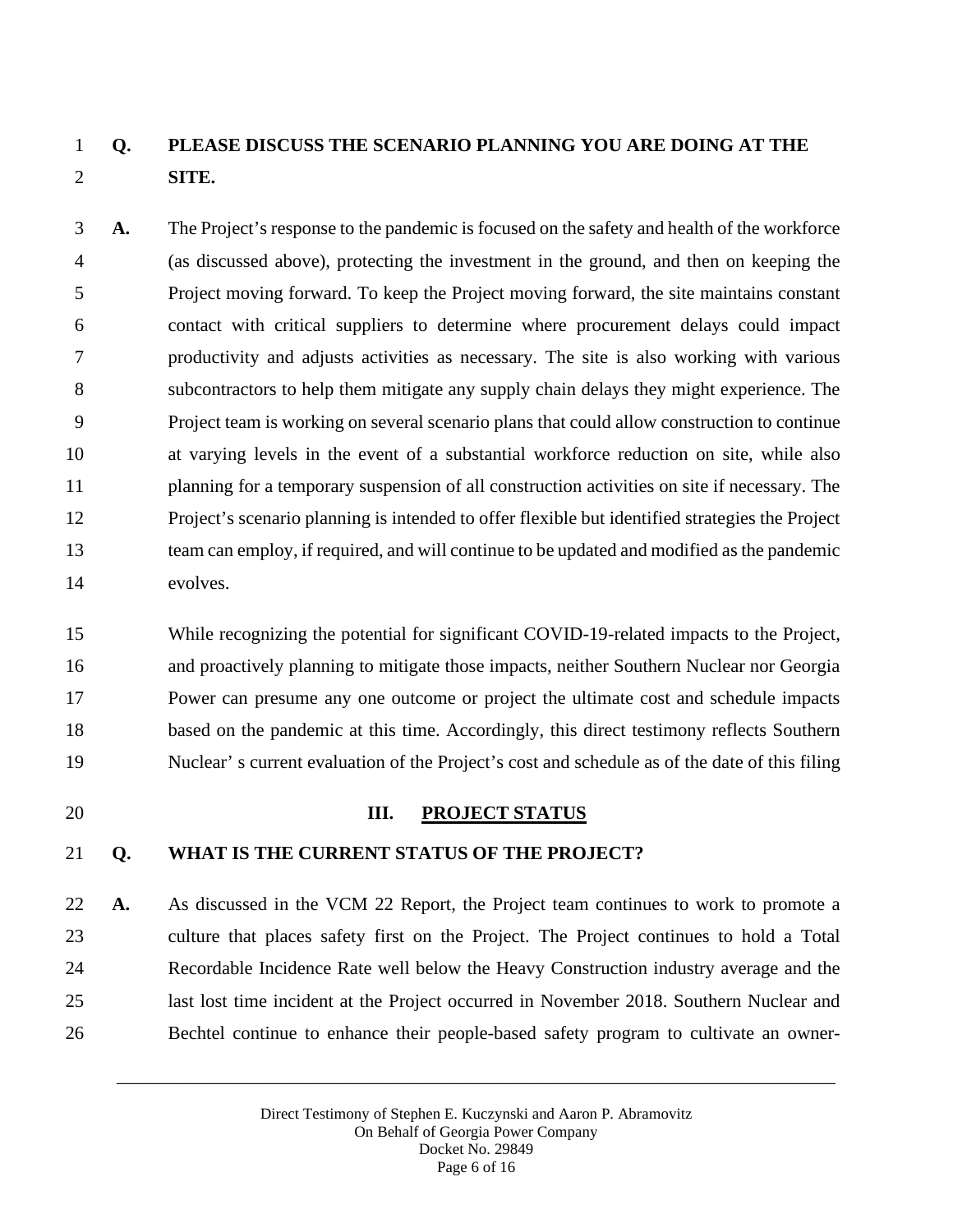- 1 mindset among personnel at the Project, placing accountability and ownership of safety 2 performance on everyone supporting the Project.
- 3 Mr. McKinney and Mr. Haswell have described the significant recent milestones the 4 Project has achieved under SNC leadership. The Project continues to utilize an aggressive 5 site work plan as a tool to reach the regulatory-approved in-service dates of November 6 2021 for Unit 3 and November 2022 for Unit 4.

### 7 **Q. WHAT IS THE PERCENT COMPLETE FOR THE PROJECT?**

8 **A.** We provide the Total Project Percent Complete as of the end of the Reporting Period on 9 page 13 of the VCM 22 Report. As of February 2020 (the last available date for which 10 information is available as of the filing of this testimony), those figures are:

| <b>Project Phase</b>        | February 2020 % Complete |
|-----------------------------|--------------------------|
| Engineering                 | 99.9%                    |
| Procurement                 | 98.7%                    |
| Construction                | 79.6%                    |
| I&C/Cyber Security          | 99.6%                    |
| <b>ITP/Start-Up Testing</b> | 18.9%                    |
| <b>Total Project</b>        | 84.9%                    |

### 11 **IV. COST FORECAST**

# 12 **Q. PLEASE DISCUSS ANY UPDATES TO THE TOTAL CAPITAL FORECAST FOR**  13 **THE PROJECT.**

- 14 **A.** Southern Nuclear continues to monitor and evaluate the costs associated with completion
- 15 of the Project. The total Project cost forecast remains unchanged from that presented in the
- 16 VCM 19 Report.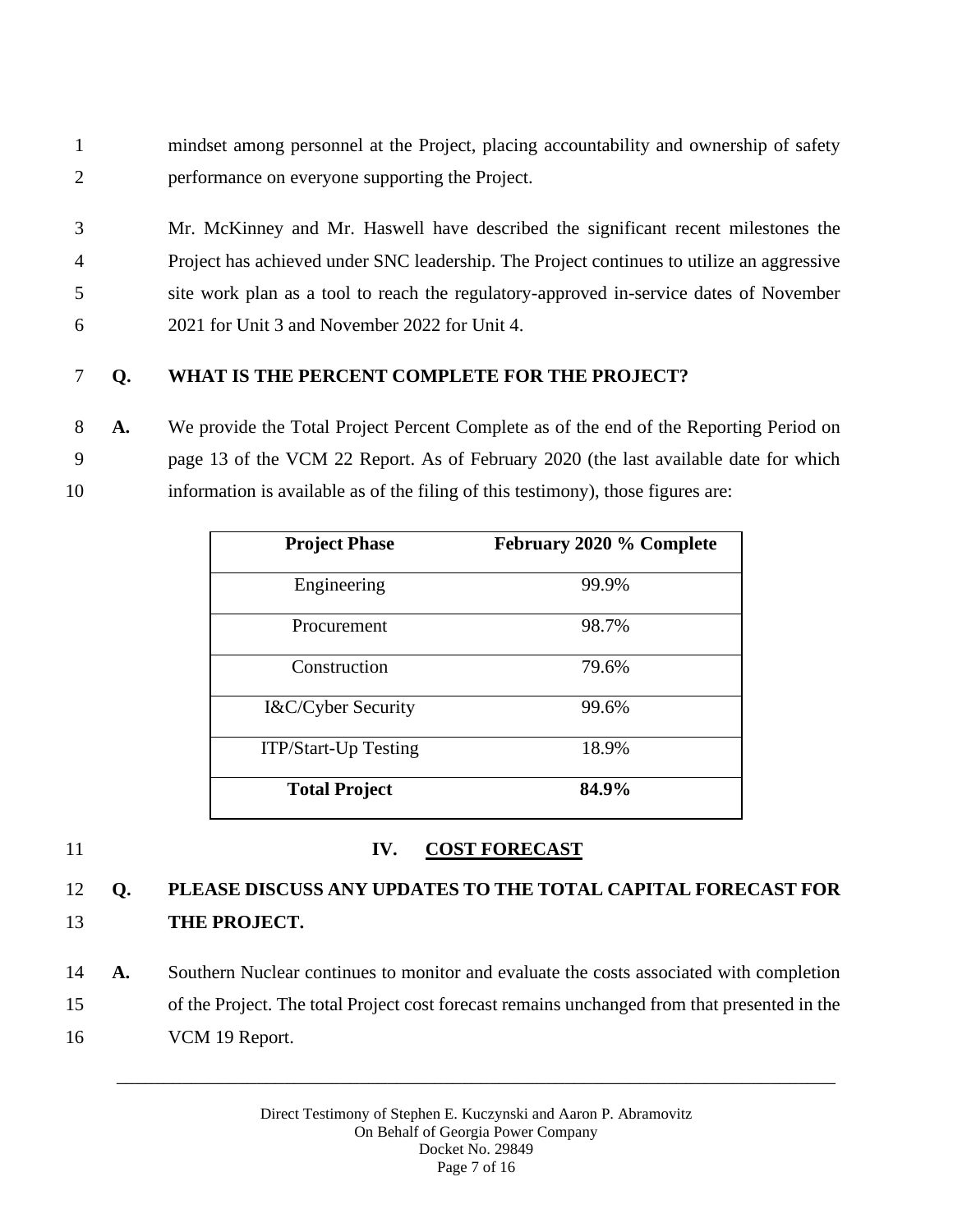### **Q. PLEASE PROVIDE AN UPDATE ON PROJECT COST CONTINGENCY.**

 **A.** As discussed in the VCM 19 Report, Georgia Power's share of the projected cost to complete the Project includes \$366 million in cost contingency. As discussed in the Company's VCM 22 Report, a total of \$140 million of Georgia Power's share of Project contingency has been allocated to forecasted costs associated with several risks, including craft attraction and retention, Bechtel construction productivity, Initial Test Program ("ITP") & Operations support, subcontracts, engineering support, and procurement.

 Through its monthly budget and forecast review process, SNC has continued to engage with Georgia Power and the other Owners to inform them of any cost pressures and potential risks that would require allocation of contingency. These cost pressures and potential risks are reported to and discussed with Commission Staff and the Construction Monitor on a monthly basis, if not more often. SNC continues to expect contingency allocations as the Project progresses towards completion.

#### **V. STATUS OF PROJECT SCHEDULES**

## **Q. DID THE FEBRUARY 2020 SCHEDULE REFINEMENT RESULT IN ANY CHANGES TO THE AGGRESSIVE SITE WORK PLAN?**

 **A.** Yes, as discussed in the VCM 22 Report, evaluation of the Project's performance against the April 2019 baseline combined with the February 2020 schedule refinement efforts provided SNC and Bechtel an enhanced understanding of the capabilities of the construction and testing organizations. Through the lessons learned by the Project team against the April 2019 baseline, the Project was better able to subdivide systems to support appropriate milestones and better sequence work for the Project. As a result, both SNC and Bechtel have a better visual understanding of the work necessary to support the Unit 3 milestones in 2020. Two of the significant changes resulting from the schedule refinement were shifting the timing out of several interim milestones prior to Unit 3 Fuel Load and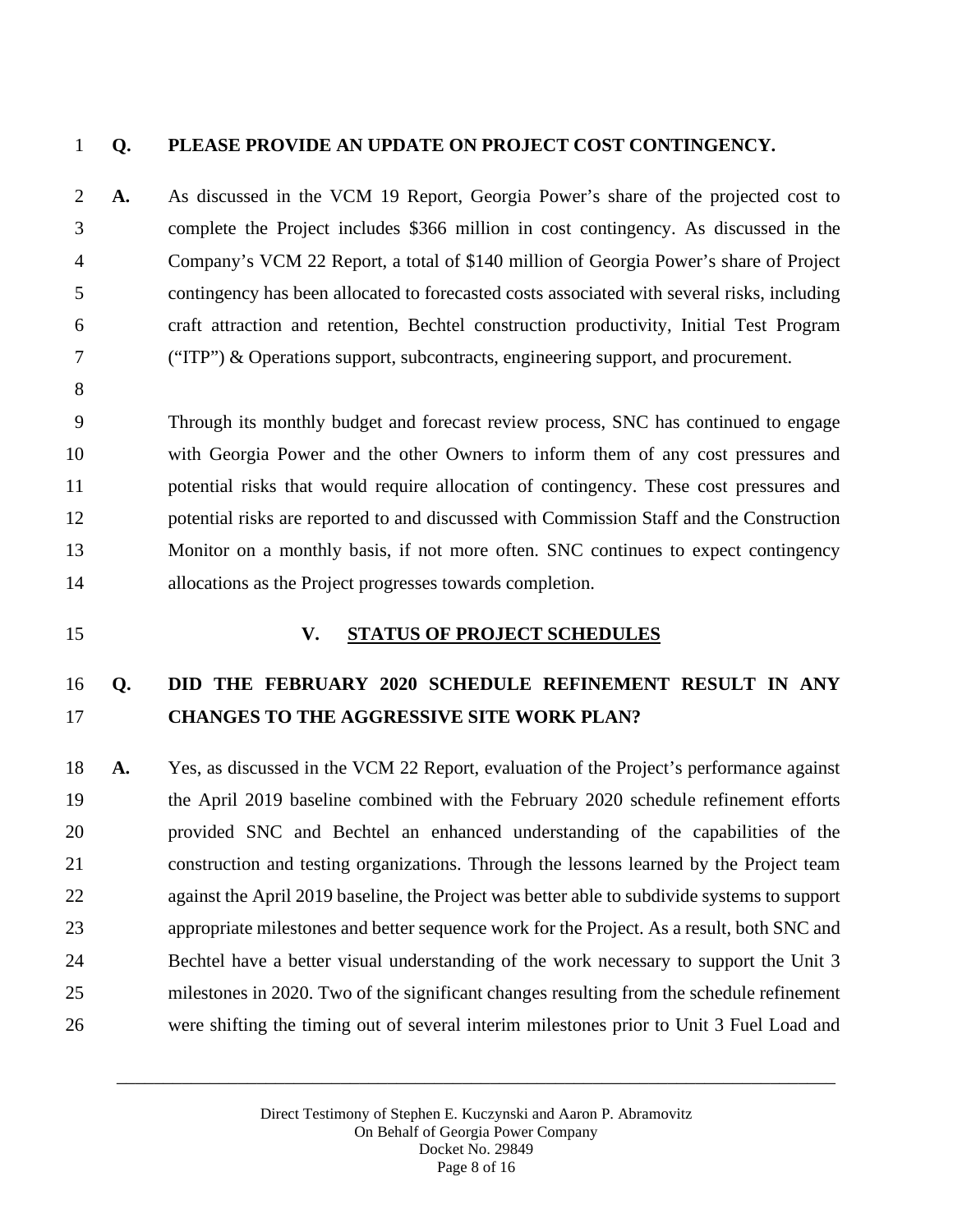adjusting the schedule for electrical work to be planned after the start of Hot Functional Testing ("HFT") but prior to Fuel Load. These adjustments in the February 2020 schedule refinement ultimately maintained the aggressive site work plan for Unit 3's Fuel Load and in-service dates, while allowing for the backlog of electrical hours accumulated during 2019 to be redistributed. As a part of the schedule refinement, Unit 4 incorporated some of the lessons learned on Unit 3 last year by adjusting the sequencing of its construction and testing activities, resulting in aggressive site work plan Fuel Load and in-service dates of September 2021 and March 2022, respectively.

# **Q. THE AGGRESSIVE SITE WORK PLAN HAS BEEN CRITICIZED AS BEING TOO AGGRESSIVE. IS THE PROJECT STILL COMMITTED TO THAT SCHEDULE STRATEGY?**

 **A.** Yes, the Project team still believes that an aggressive site work plan is the right tool to meet the regulatory approved in-service dates. An aggressive site work plan allows the Project team to gain a better understanding of the risks that are in front of them earlier in the Project. A key process on site for identifying risks sooner rather than later is the Partial Release to Test ("PRT") approach, which provides site personnel with access to early testing of components and equipment. This process for early testing has provided valuable lessons learned that can be used on Unit 3 and Unit 4 in the future.

### **Q. IN THIS TESTIMONY, HOW IS SOUTHERN NUCLEAR DEFINING THE APRIL 2019 AND FEBRUARY 2020 SCHEDULE REFINEMENT SCHEDULES?**

 **A.** During the Reporting Period, the Project's progress was measured against the previous aggressive site work plan, the April 2019 baseline schedule. However, in an attempt to provide an update on the latest Project progress, we will also provide reference to the, February 2020 schedule refinement, which we will refer to as the aggressive site work plan throughout the remainder of this testimony.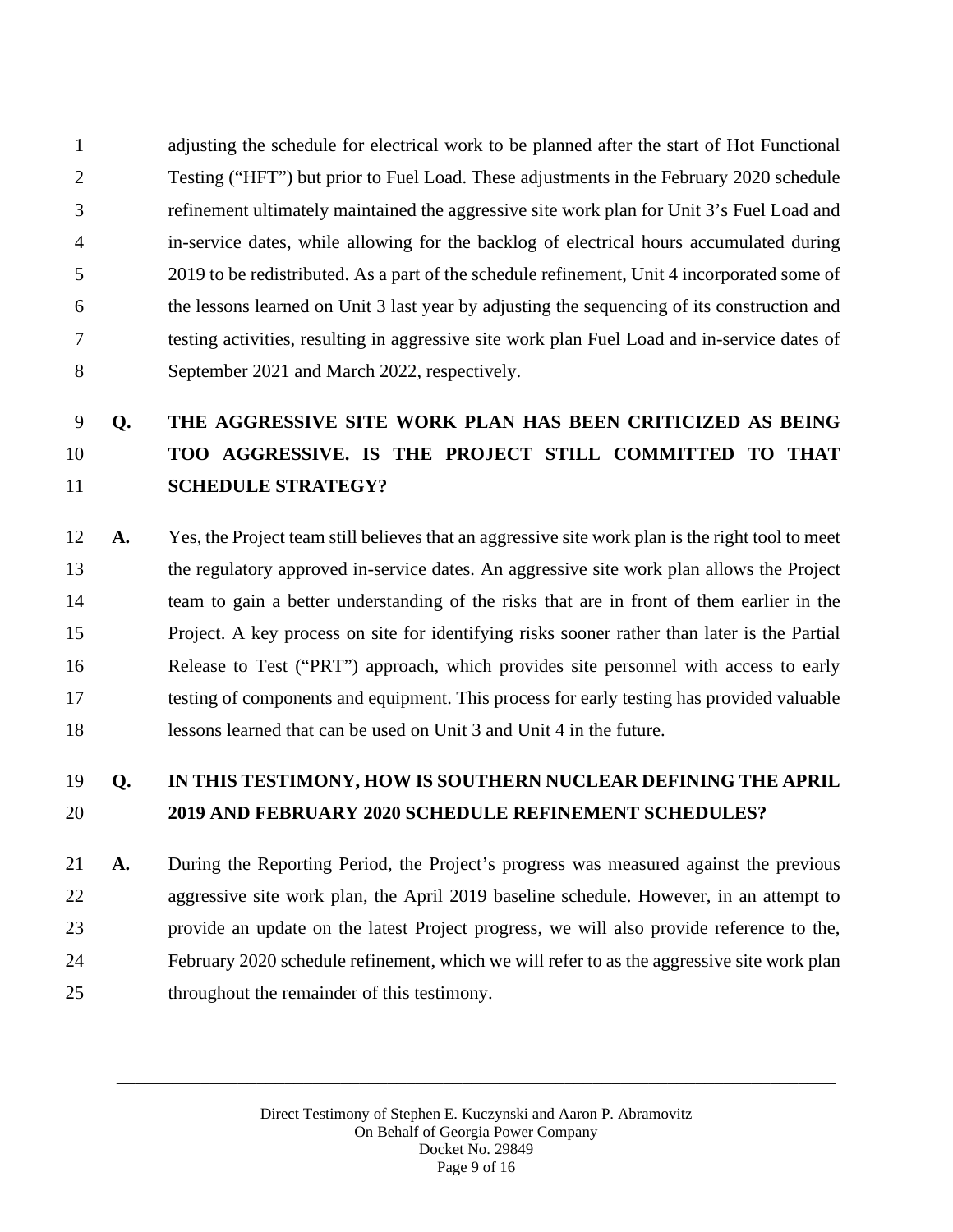# **Q. HAS SNC DEVELOPED A METHOD TO COMPARE PROGRESS OF THE PROJECT AGAINST THE REGULATORY-APPROVED IN-SERVICE DATES, AS REQUESTED BY PIA STAFF AND ITS CONSULTANTS?**

 **A.** Yes. As shown in the Project Percent Complete charts from the testimony of Messrs. McKinney and Haswell and discussed in the VCM 22 Report, Southern Nuclear has developed a November Benchmark schedule that outlines the productivity levels necessary to support the regulatory-approved in-service date of November 2021 for Unit 3. Through mid-March, the Project has exceeded the production levels needed to support the regulatory approved in-service dates for Unit 3.

### **VI. CONSTRUCTION PROGRESS**

#### **Q. HOW IS CONSTRUCTION PROGRESSING AT THE SITE?**

 **A.** As of the end of February 2020, total construction on the Project is approximately 80% complete when including site-specific balance of plant ("BOP") structures. Unit 3 direct construction, consisting of Bechtel's current scope of work (plus direct scope completed in the Unit 3 power block prior to Bechtel) is approximately 87% complete, Unit 4 direct construction is approximately 65% complete and BOP is approximately 81% complete. Significant progress continues in all phases of construction, with the setting of the Unit 3 Shield Building roof, setting of the Unit 4 Containment Vessel top head, and continued bulk and system commodity installation in both units, as well as continued system turnovers in support of component testing.

## **Q. PLEASE GIVE AN UPDATE ON PROJECT TRANSITION FROM CONSTRUCTION TO TESTING AND START-UP.**

 **A.** As discussed in the VCM 22 Report, Unit 3 continues its transition from construction activities to testing. Open Vessel Testing for Unit 3 is nearing conclusion and Closed Vessel Testing is set to begin in the coming weeks. The Main Control Room ("MCR") is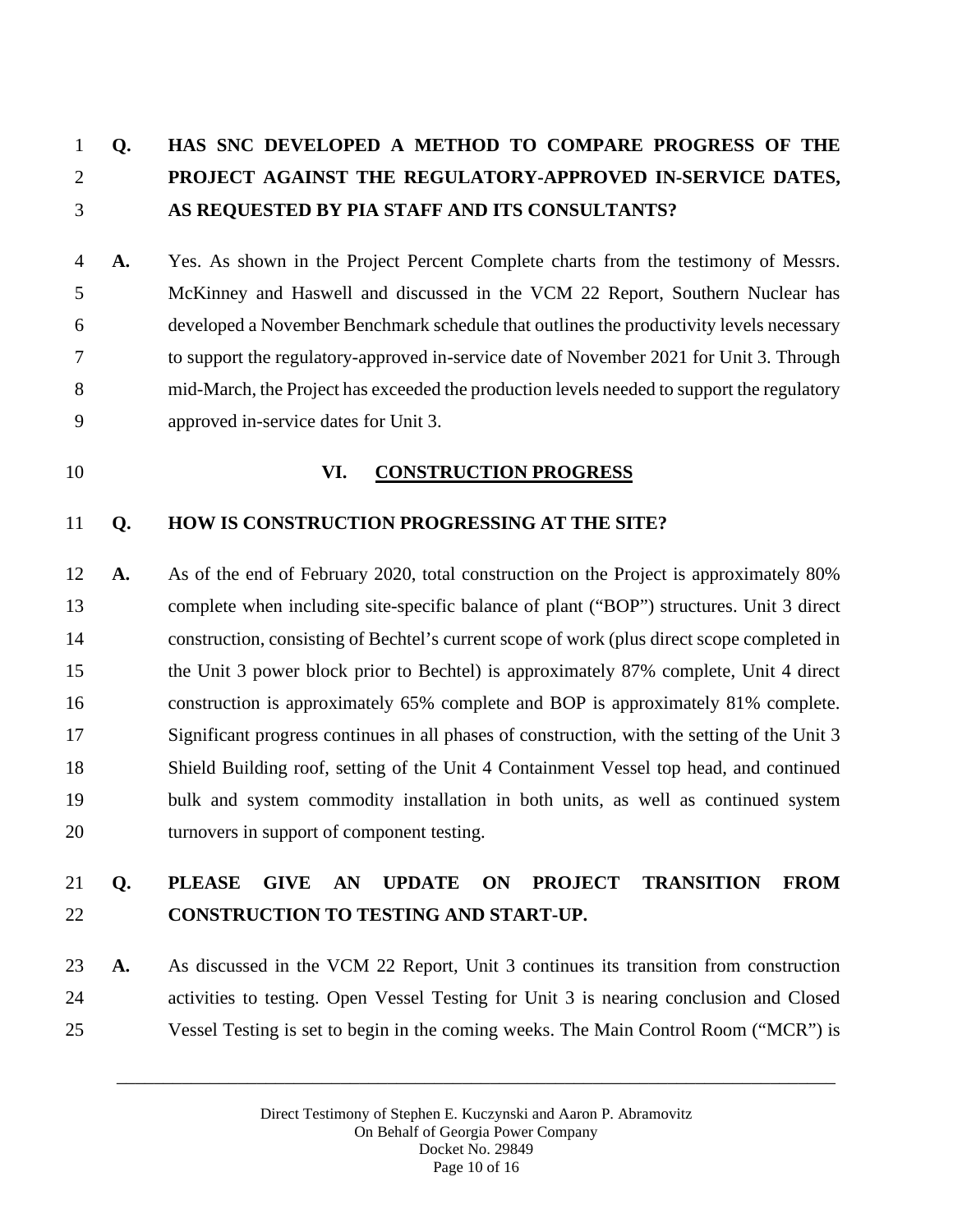now staffed with permanent plant operators and is supporting testing and start-up operations. The Main Control Room is necessary to support Cold Hydro Testing ("CHT"), which verifies that the primary system can hold the designed operating pressure. Per the aggressive site work plan, CHT is scheduled to begin in the second quarter of 2020. Each of these milestones is important to the successful start-up and operation of the plant and will lay the foundation for commercial operations.

 Additionally, the site is preparing for HFT, which verifies that the system can heat to normal operating temperature and pressure based on the NRC-approved design. This set of tests is completed without fuel in the core and utilizes other plant components to achieve the desired testing conditions. Per the aggressive site work plan, HFT is scheduled to occur **later in 2020.** 

 The site continues its utilization of the Testing Control Center ("TCC") to support the successful turnover of systems from construction to testing. The TCC has become more involved in recent months as Unit 3 approaches CHT and HFT.

# **Q. PLEASE PROVIDE AN UPDATE ON DIRECT CONSTRUCTION COST PERFORMANCE.**

 **A.** The Direct Construction Cost Performance Index ("CPI") measures the ratio of direct construction hours spent on an activity relative to hours earned. The cumulative CPI for the Project as of the week of March 22, 2020 is 1.26. The cumulative CPI for the site has remained relatively stable over the past few months. Site leadership continues to believe 21 that this level of CPI is partially due to Unit 3's transition from civil commodities to mechanical and electrical commodities, as well as increased system turnover and testing activity. Southern Nuclear and Bechtel continue to implement plans to improve CPI, increasing performance on the installation of mechanical and electrical commodities, minimizing non-productive work time, and reinforcing standards and expectations for Project performance.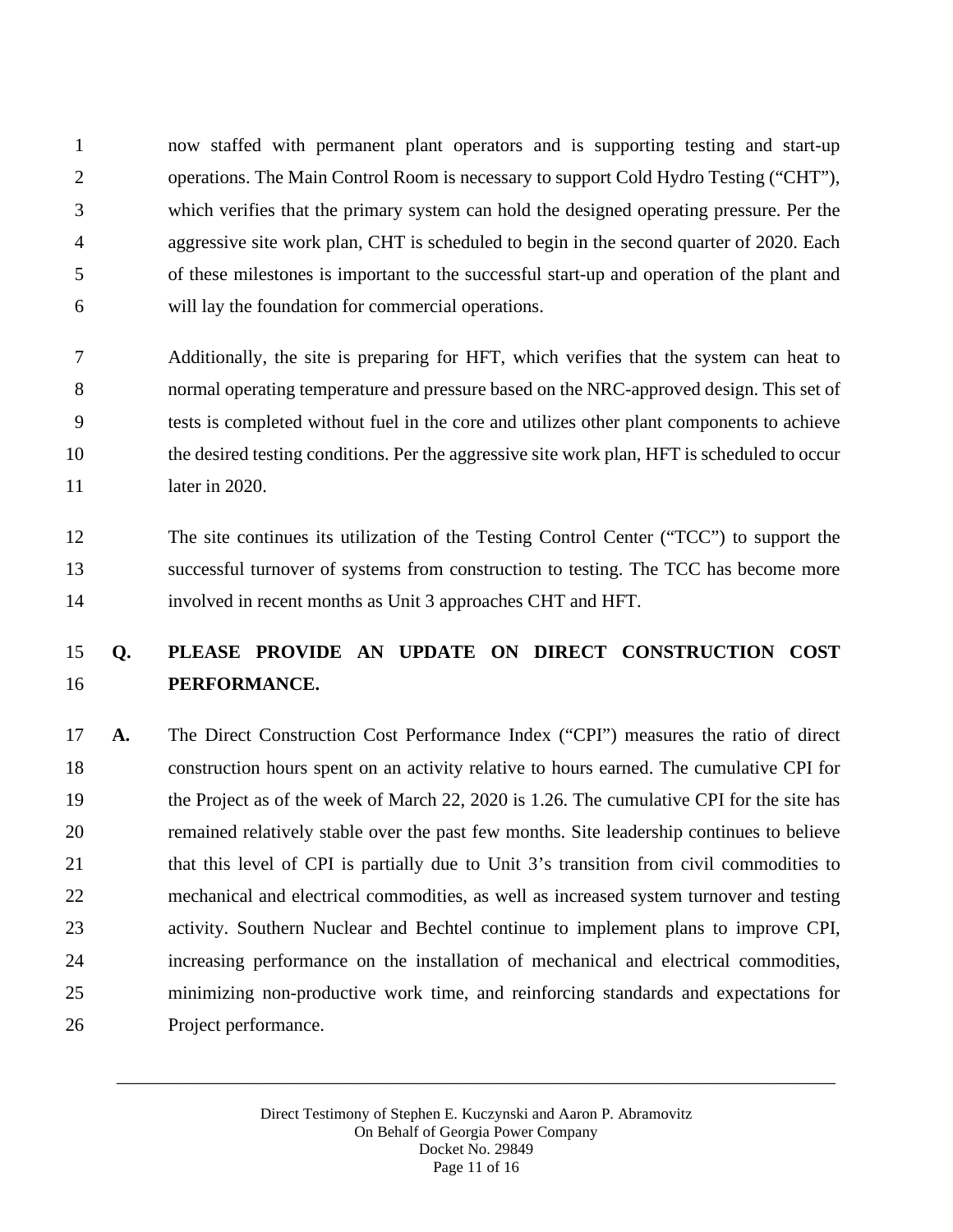# **Q. THE PROJECT'S UNIT RATES HAVE BEEN CRITICIZED AS BEING TOO AGGRESSIVE. WERE THE UNIT RATES UPDATED DURING THE SCHEDULE REFINEMENT EFFORT?**

- **A.** No. Unit rates were not adjusted in the February 2020 schedule refinement. Southern Nuclear believes that adjusting unit rates at this point in the Project would alter the view that site leadership, co-owners, and external stakeholders have of past performance and, thus, inhibit effective comparisons to current performance.
- Southern Nuclear believes that under these circumstances the best way to plan work going forward is to target earned hours while applying an estimated CPI factor to establish necessary staffing levels. In addition, as a part of our cost forecasting process, we have 11 adjusted our cost forecasting tools with a CPI that is higher than originally anticipated, which has led to allocation of Project contingency. In summary, as part of the recent schedule refinement, Southern Nuclear adjusted CPI assumptions to account for staffing and costs related to observed production rates. This approach provides the Project with an appropriate and comparable view of historical and current production.

# **Q. PLEASE PROVIDE AN UPDATE ON OVERALL PROJECT SCHEDULE PERFORMANCE.**

- **A.** The Project continues to work to an aggressive site work plan to drive production and provide margin to the regulatory-approved in-service dates of November 2021 for Unit 3 and November 2022 for Unit 4. The Schedule Performance Index ("SPI") is a measure of how efficiently the Project is progressing compared to the aggressive site work plan. Southern Nuclear and Bechtel continue to look for opportunities to complete activities early through evaluating opportunities to simplify and increase efficiencies that aid timely and compliant Project completion.
- The February 2020 schedule refinement reset SPI to 1.0. Since the February 2020 schedule refinement and through March 22,2020, the Project has a SPI of 1.04 for Unit 3 and a SPI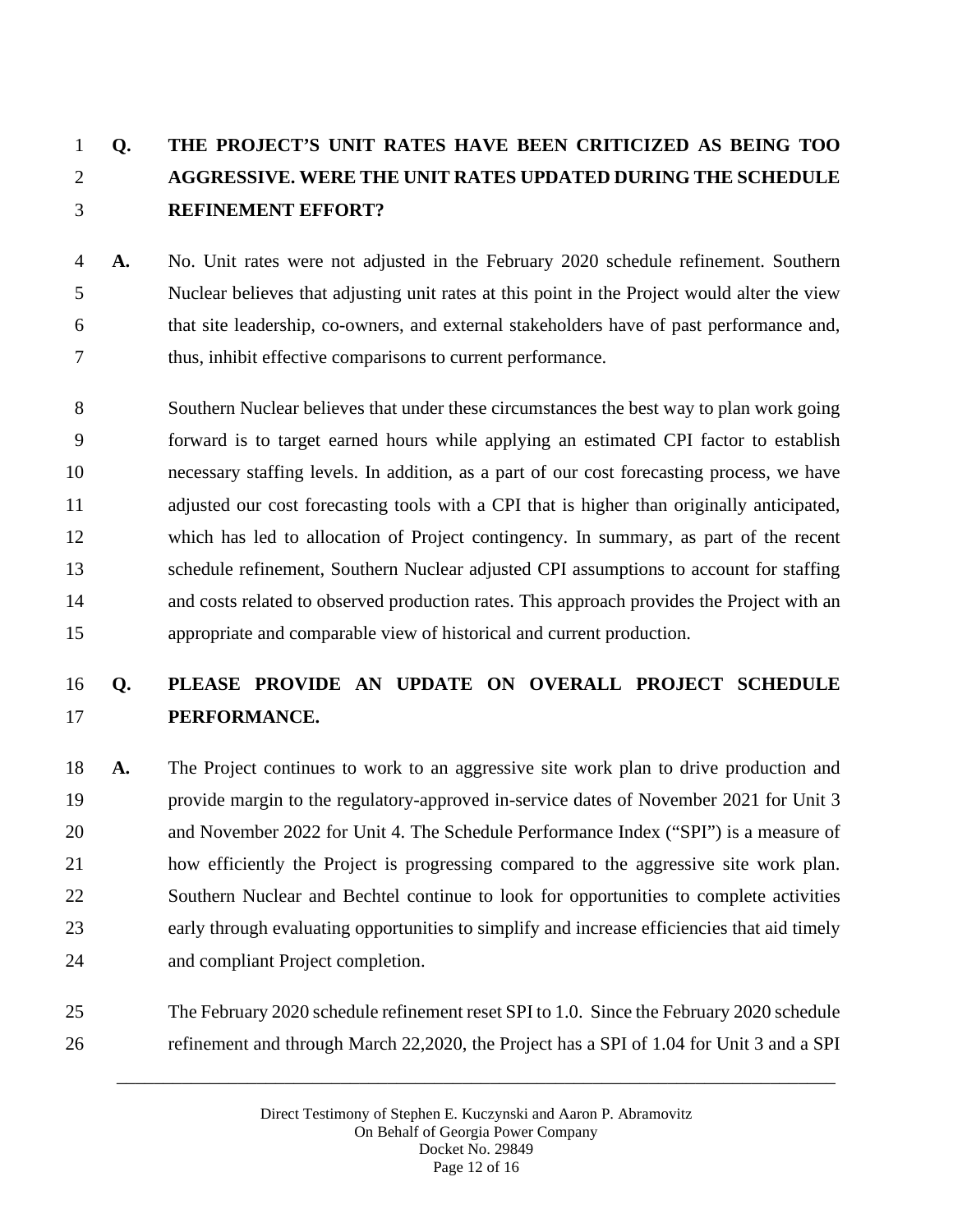of 0.95 for Unit 4, as measured against the aggressive site work plan. Electrical and subcontractor productivity in Unit 3 are specific areas of focus, especially as planned system turnover activities continue to increase, and subcontracted scopes of work are needed as Unit 3 prepares for HFT.

# **Q. PLEASE PROVIDE AN UPDATE ON PROGRESS RELATIVE TO THE AGGRESSIVE SITE WORK PLAN.**

 **A.** Since the establishment of the Project's new aggressive baseline, through the week of 8 March  $22<sup>nd</sup>$ , the Project is meeting the plan for Unit 3, Unit 4, and for BOP. In the coming weeks, the aggressive site work plan requires significant increases in earnings for Unit 3 and Unit 4, specifically in electrical and subcontracted scopes of work. SNC continues to acknowledge that the site work plan is aggressive, but believes working toward a challenging schedule is necessary to maintain the focus and drive of the Project, and ultimately support the Project's objective of meeting the regulatory-approved in-service 14 dates for Unit 3 and Unit 4, which are November 2021 and November 2022 respectively.

 Project leadership continuously evaluates the site work plan for opportunities to progress the Project through testing and turnover and believes that while aggressive, the site work plan is still the best plan to complete the Project as quickly, efficiently, and safely as possible.

### **Q. HOW HAS ELECTRICAL PERFORMANCE ON UNIT 3 BEEN SINCE THE LAST REPORTING PERIOD?**

 **A.** During the Reporting Period, Unit 3 electrical performance was challenged, as evidenced 22 through the substantial backlog of earned hours that built up relative to the April 2019 baseline. Through the February 2020 schedule refinement effort, the electrical backlog was spread out over the remaining schedule, with approximately 390,000 hours (about 12 weeks' worth) of electrical scope moving beyond the HFT milestone, which is a change in comparison to the April 2019 baseline. This effort to spread the remaining electrical work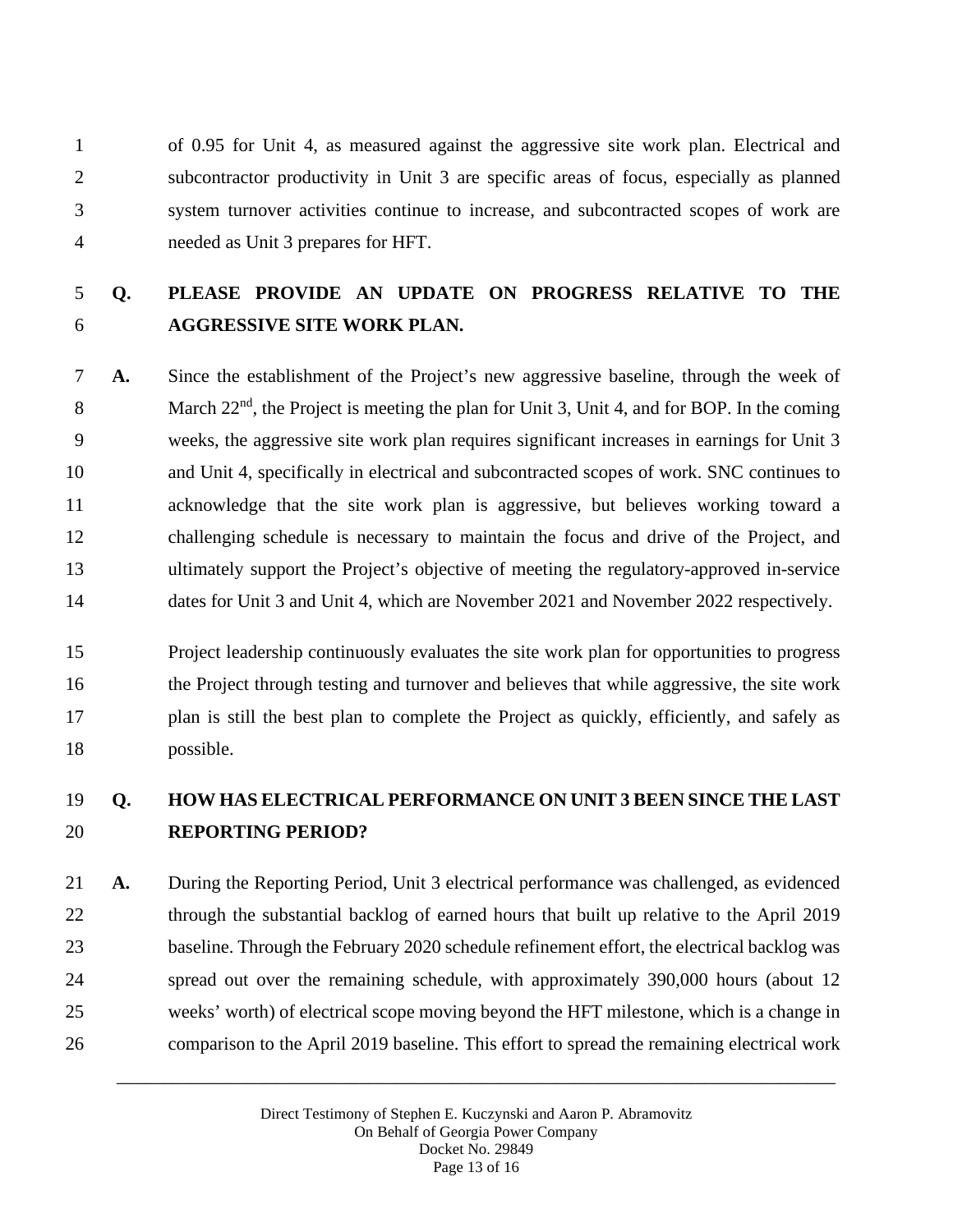in the schedule was accomplished by further defining and parsing out systems necessary to support major Project start-up milestones. Much of the electrical scope moved past HFT includes plant lighting and standard electrical outlets which are not required for HFT. Through these adjustments, the Project team has positioned itself to better monitor the productivity necessary to support the upcoming start-up testing milestones.

 Since the schedule refinement in February, the site has seen an increase in electrical earnings, especially in the areas of conduit installation and cable pulling. This positive trend is encouraging, as these commodities have substantial scopes of work remaining and will be critical to the success of the Project.

 In the coming months, the site's aggressive work plan for electrical earnings will have its challenges as production requirements will increase to support system turnovers and start- up milestones, however, we do expect some mitigation to these challenges with work areas starting to become less congested, which should support an increase in productivity. Project management continues to monitor electrical productivity performance and looks for opportunities to address barriers that may inhibit electrical commodity installation.

## **Q. PLEASE PROVIDE SOUTHERN NUCLEAR'S ASSESSMENT OF BECHTEL AND WESTINGHOUSE'S PERFORMANCE.**

 **A.** Bechtel is working to improve productivity, particularly in the areas of electrical commodity installation and subcontractor performance. Southern Nuclear expects improved performance to provide and maintain margin to the regulatory-approved schedule. Bechtel and Southern Nuclear continue to work closely to see that performance goals of the Project are met.

 Westinghouse continues to provide services necessary to complete design work, optimize existing designs and processes, respond to engineering needs from the Project, and procure specialized materials. Southern Nuclear directs Westinghouse in the execution of its responsibilities.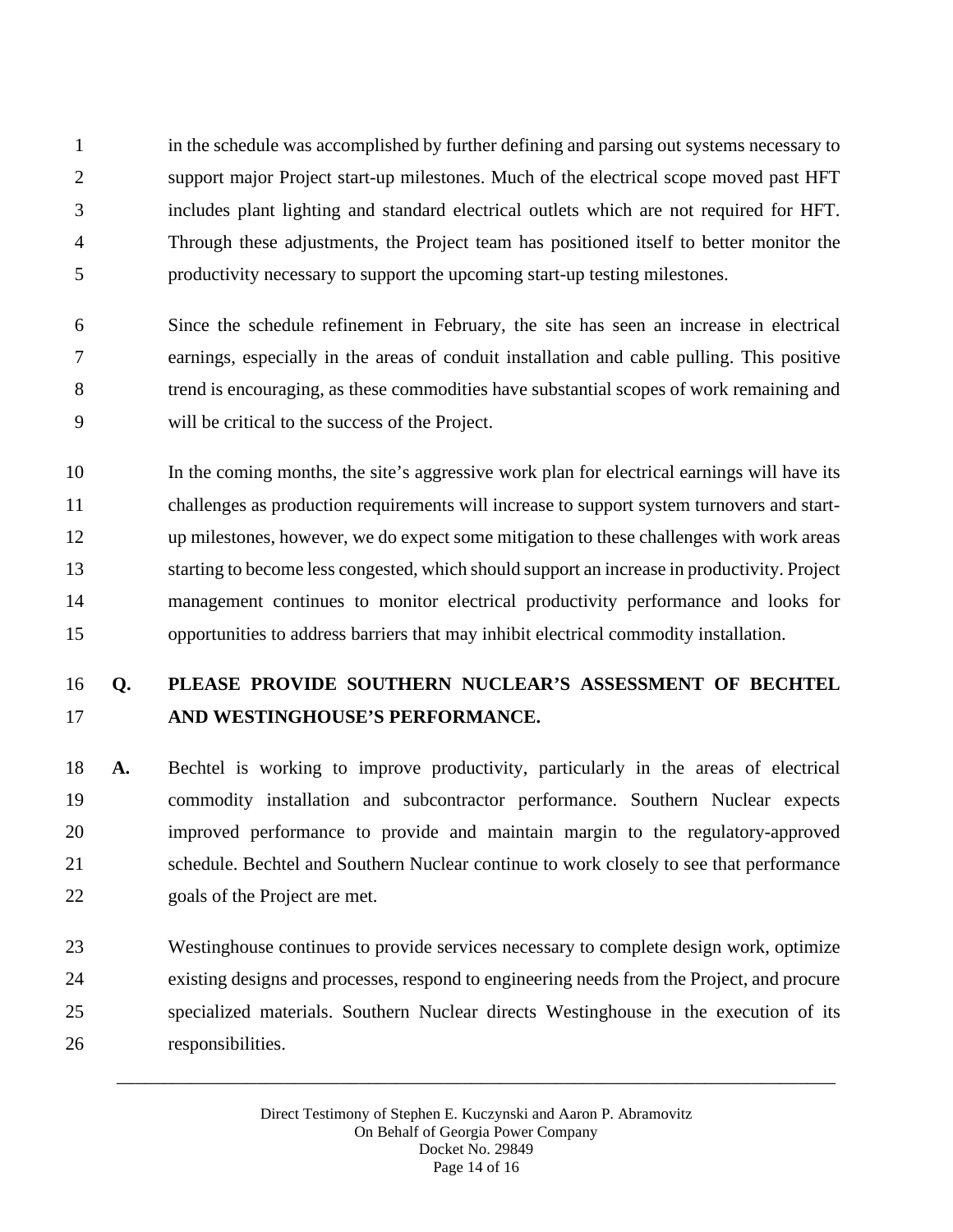### **Q. WHAT IS SOUTHERN NUCLEAR'S STANDING WITH THE NRC?**

 **A.** During the Reporting Period, Southern Nuclear received no Notices of Violation and remained in favorable standing with the NRC as indicated by its green status under the NRC's Construction Reactor Oversight Process (the "cROP"). The cROP was designed and implemented to ensure reactors under construction are built according to the NRC- approved design. This program allows the NRC to arrive at objective conclusions about a licensee's effectiveness in guaranteeing construction quality, providing for predictable responses to performance issues, and clearly communicating performance assessment results to the public.

#### **VII. PROJECT CHALLENGES**

#### **Q. PLEASE GIVE AN UPDATE ON PROJECT CHALLENGES.**

 **A.** The Project's ability to meet the regulatory-approved in-service dates continues to be dependent on numerous factors, including the increased production targets in the site work plan for electrical and mechanical commodities, effective management of subcontractor production for their scopes of work, continued focus on testing and system turnover, and preparedness for pre-operational and startup activities. Project leadership continues to evaluate processes for improvements, implementing proactive planning, and scheduling enhancements designed to maintain and improve Project performance.

 Productivity in the installation of electrical and mechanical commodities continues to be a focus of Project leadership. Early indications for electrical commodity installation since the February 2020 schedule refinement are positive, but with future system turnover requirements increasing, improved electrical earnings are also required.

 Project leadership is also monitoring the performance of subcontracted scopes of work. The site work plan calls for an increase in production in the coming weeks and subcontractor performance will play a key role in getting Unit 3 prepared for HFT. Staffing for various subcontractors is already increasing to meet the upcoming needs, and